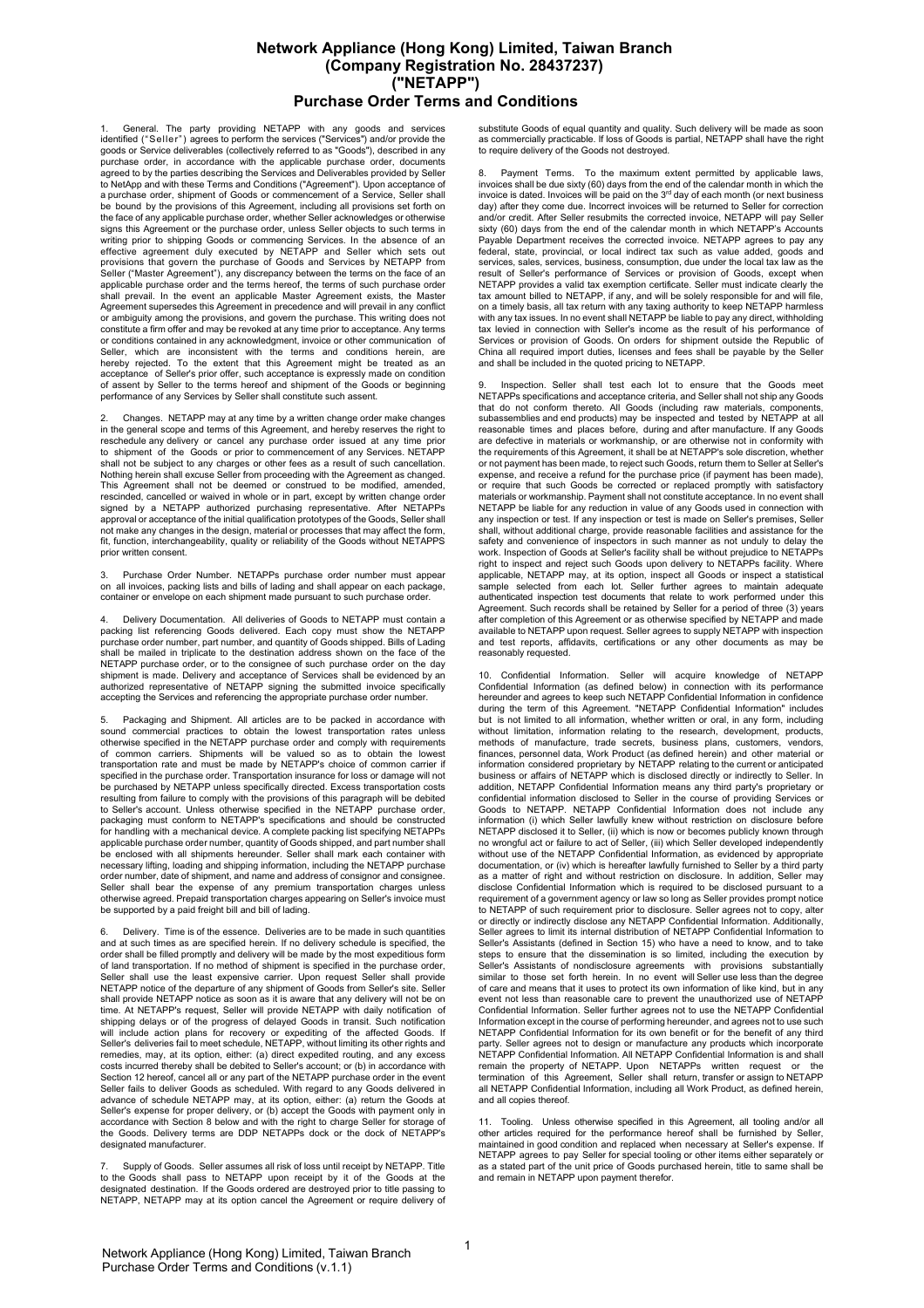## **Network Appliance (Hong Kong) Limited, Taiwan Branch (Company Registration No. 28437237) ("NETAPP") Purchase Order Terms and Conditions**

12. Default-Cancellation. NETAPP may, by written notice of default to Seller, terminate the whole or any part of this Agreement if Seller fails to make delivery of the Goods or perform the Services within the time specified herein or in any authorized extension. If this Agreement or any part hereof is terminated by NETAPP, then in addition to any other rights provided in this Agreement, NETAPP may require Seller to transfer title and deliver to NETAPP in the manner and to the extent directed by NETAPP, any completed or partially completed Goods and any<br>materials, parts, tools, dies, jigs, fixtures, plans, drawings, information and<br>manufacturing materials specifically produced or acquired for pe Agreement. If, after notice of termination of the Agreement under the provisions of this Section 12, it is determined for any reason that Seller was not in default or that the default was excusable, the rights and obligations of the parties shall be the same as if the notice of termination had been issued pursuant to Section 13 hereof. The rights and remedies of NETAPP provided in this Section 12 shall not be exclusive and are in addition to any other rights and remedies provided by law or under this Agreement.

13. TERMINATION. THIS AGREEMENT MAY BE TERMINATED IN WHOLE OR IN PART AT ANY TIME BY NETAPP FOR ITS OWN CONVENIENCE. ANY SUCH<br>TERMINATION WILL NOT BE CONSTRUED AS A CANCELLATION FOR<br>BREACH. NETAPP'S EXCLUSIVE LIABILITY AND SELLER'S EXCLUSIVE<br>REMEDY FOR SUCH TERMINATION WILL BE AS FOL PURCHASE AND PAY FOR ANY GOODS THAT HAVE BEEN COMPLETED AS<br>OF THE EFFECTIVE DATE OF THE CANCELLATION; (B) NETAPP WILL PAY<br>SELLER FOR THE ACTUAL LABOR AND MATERIALS COSTS INCURRED BY<br>SELLER IN CONNECTION WITH THE ASSEMBLY O AND (C) NETAPP WILL PAY SELLER FOR THE COSTS OF COMPONENTS AND<br>OTHER MATERIALS PROCURED BY SELLER SPECIFICALLY ON ACCOUNT OF<br>THE CANCELLED AGREEMENTS IF SUCH COMPONENTS CANNOT BE<br>DIVERTED BY SELLER TO ANOTHER USE. IN NO EV LIABILITY IN THE AGGREGATE EXCEED THE TOTAL PRICE WHICH WOULD HAVE BEEN PAID HEREUNDER FOR THE WORK HAD IT NOT BEEN TERMINATED. NOTWITHSTANDING THE FOREGOING, TO THE EXTENT SUCH TERMINATION INVOLVES MATERIALS SELLER NORMALLY MANUFACTURES<br>OR SUPPLY FOR DISTRIBUTION TO OTHER CUSTOMERS, AND NOT<br>SPECIFICALLY MANUFACTURED TO THIS AGREEMENT, NETAPPS<br>EXCLUSIVE LIABILITY AND SELLER'S EXCLUSIVE REMEDY WILL PORTION OF THIS AGREEMENT CANCELED FOR SELLER'S BREACH. NO CANCELLATION CHARGES SHALL BE PAYABLE IF NOTICE OF CANCELLATION IS GIVEN OR DEEMED TO BE GIVEN AT LEAST THIRTY (30) DAYS BEFORE THE SCHEDULED SHIPMENT DATE. PRIOR TO NETAPPS PAYMENT, NETAPP MAY AUDIT SELLER'S RECORDS AT REASONABLE TIMES OR REQUIRE SELLER TO PROVIDE REASONABLE DOCUMENTATION AND INVOICES TO SUBSTANTIATE ANY CANCELLATION CHARGES OR REQUIRE SELLER TO PRODUCE EVIDENCE THAT THE RELEVANT GOODS, MATERIALS, ASSEMBLIES AND COMPONENTS SHALL HAVE BEEN DISPOSED OF IN ACCORDANCE WITH NETAPPS INSTRUCTIONS. NETAPP RESERVES THE<br>RIGHT TO DIRECT THE DISPOSITION OF ANY WORK OR PROPERTY PAID BY<br>NETAPP HEREUNDER. SELLER'S TERMINATION CLAIM MUST BE SUBMITTED IN WRITING NO LATER THAN THIRTY (30) DAYS FROM THE DATE OF RECEIPT OF TERMINATION NOTICE.

14. NETAPPs Property. Title and property furnished to Seller by NETAPP or paid for by NETAPP shall remain with NETAPP. Seller shall not alter or use such property for any purpose other than that specified by NETAPP, or for any other person, without the prior written consent of NETAPP. Seller shall keep adequate records of such property and such records shall be made available to NETAPP upon request, and shall store, protect, preserve, repair and maintain such property in accordance with sound commercial practice, all at Seller's expense. Unless<br>otherwise agreed to by NETAPP, Seller shall insure NETAPPs interest in such<br>material against loss or damage by reason of fire (including extended c flood, accident, theft, riot or civil commotion. In the event that NETAPPs property becomes lost or damaged to any extent while in Seller's possession, Seller agrees to indemnify NETAPP or replace such property at Seller's expense, in accordance with NETAPPs request. At the completion or termination of this Agreement, Seller shall request disposition instructions for all such property or the remainder thereof, whether in its original form or in semi-processed form. Seller agrees to make such property available as directed by NETAPP, including preparation, packaging and<br>shipping. The use of NETAPP's name, logo or reference to any association or<br>partnership is expressly prohibited without NETAPP's written permis

15. Independent Contractor. NETAPP is interested only in the results obtained under this Agreement; the manner and means of achieving the results are subject to<br>Seller's sole control. Seller is an independent contractor for all purposes, without<br>express or implied authority to bind NETAPP by contrac employees of NETAPP, and therefore are not entitled to any employee benefits of NETAPP, including but not limited to, any type of insurance. Seller shall be responsible for all costs and expenses incident to performing its obligations under this Agreement and shall provide Seller's own supplies and equipment.

16. Ownership of Work Product. For purposes of this Agreement, "Work Product" shall include, without limitation, all designs, discoveries, creations, works, devices, masks, models, work in progress, Service deliverables, inventions, products, computer programs, procedures, improvements, developments, drawings, notes documents, business processes, information and materials made, conceived or developed by Seller alone or with others which result from or relate to the Services performed hereunder. Standard Goods manufactured by Seller and sold to NETAPP without having been designed, customized or modified for NETAPP do not constitute Work Product. All Work Product shall at all times be and remain the sole and exclusive property of NETAPP. Seller hereby agrees to irrevocably assign and transfer to NETAPP and does hereby assign and transfer to NETAPP all of its worldwide right,

title and interest in and to the Work Product including all associated intellectual property rights. NETAPP will have the sole right to determine the treatment of any Work Product, including the right to keep it as trade secret, execute and file patent applications on it, to use and disclose it without prior patent application, to file registrations for copyright or trademark in its own name or to follow any other procedure that NETAPP deems appropriate. Seller agrees: (a) to disclose promptly in writing to NETAPP all Work Product in its possession; (b) to assist NETAPP in every reasonable way, at NETAPPs expense, to secure, perfect, register, apply for, maintain, and defend for NETAPPs benefit all copyrights, patent rights, mask work rights, trade secret rights, and all other proprietary rights or statutory protections in and to the Work Product in NETAPP's name as it deems appropriate; and (c) to otherwise treat all Work Product as NETAPP Confidential Information as described above. These obligations to disclose, assist, execute and keep confidential survive the expiration or termination of this Agreement. All tools and equipment supplied by NETAPP to Seller shall remain the sole property of NETAPP. Seller will ensure that Seller's Assistants appropriately waive any and all claims and assign to NETAPP any and all rights or any interests in any Work Product or original works created in connection with this Agreement. Seller irrevocably agrees not to assert against NETAPP or its direct or indirect customers, assignees or licensees, or<br>distributors any claim of any intellectual property rights of Seller affecting the Work Product. NETAPP will not have rights to any works conceived or reduced to practice by Seller which were developed entirely on Seller's own time without using equipment, supplies, facilities or trade secret or NETAPP Confidential Information, unless (i) such works relate to NETAPPs business, or NETAPPs actual or demonstrably anticipated research or development, or (ii) such works result from any<br>Services performed by Seller for NETAPP. Except for works within (i), (ii) or (iii) of<br>the preceding sentence which shall be works owned within the preceding sentence not owned by NETAPP but which are \_necessary\_ to<br>use\_the\_Goods\_and\_Services\_for\_their\_intended\_purposes,\_Seller\_hereby grants<br>NETAPP a non-exclusive, irrevocable, perpetual, worldwide, royalty up license to make, have made, sell, demonstrate, use, reproduce, modify, create derivative works based on such works, and sublicense such works, including the right to sublicense through multiple tiers of distribution.

17. Indemnification. Seller shall, in the performance of work or services under<br>this Agreement, fully comply with all applicable federal, state and local laws,<br>rules, regulations and ordinances and shall indemnify and hold from and against any loss, claim, damage, liability, expense, or cost (including without limitation attorneys fees and court costs) resulting from failure of such compliance, or out of any other negligence by Seller or those acting on Seller's behalf.

18. LIMITATION OF LIABILITY. TO THE EXTENT PERMITTED BY LAW, IN NO<br>EVENT SHALL NETAPP BE LIABLE TO SELLER OR SELLER'S ASSISTANTS, OR<br>ANY THIRD PARTY FOR ANY INCIDENTAL, INDIRECT, SPECIAL OR<br>CONSEQUENTIAL DAMAGES ARISING OU FOR SUMS IN EXCESS OF THE VALUE OF THE GOODS AND SERVICES PROVIDED HEREUNDER.

19. Assignments and Subcontracts. Seller shall not assign or subcontract this Agreement or any right or obligation hereunder without the prior written consent of NETAPP. NETAPP may from time to time assign this Agreement or any rights, obligations, or benefits hereunder to its related, affiliated, or successor corporations.

20. Delays. Whenever any cause delays or threatens to delay the timely performance of this Agreement or any work or service hereunder, Seller shall immediately notify NETAPP of all relevant information with respect to such cause. If Seller is or will be delayed in any performance or delivery by more time than is acceptable to NETAPP in NETAPP's sole judgment, then NETAPP may terminate this Agreement in whole or in part and such termination shall not be a breach of this Agreement and shall be without penalty or payment.

21. Price Warranty. Seller warrants that the prices specified in this Agreement do not exceed the prices charged for like quantities of the same or substantially similar articles to any other purchaser. If prices are lowered for any other customer purchasing similar articles in similar quantities, NETAPPs price shall be lowered to such price. Seller agrees to notify NETAPP of such lower prices within ten (10) days of such sale. Seller will give NETAPP the benefit of any price declines to actual time of shipment. This Agreement must not be filled at higher prices than last quoted or charged without prior written consent of NETAPP. Prices include and Seller shall bear all duties, fees, and taxes including sales, use, property, excise, value<br>added and gross receipts levied on this Agreement or the Goods prior to delivery<br>to the DDP Point. Seller agrees that if any of the above and interest.

22. Services Warranty. (1) Seller represents and warrants that all Services shall be completed in a professional, workmanlike manner, with the degree of skill and care that is required by current, good and sound professional procedures. Further, Seller represents and warrants that the Services shall be completed in accordance with applicable specifications and shall be correct and appropriate for the purposes contemplated in this Agreement. Seller represents and warrants that the performance of Services under this Agreement will not conflict with, or be prohibited in any way by, any other agreement or statutory restriction to which Seller is bound. (2) The aforesaid expressed warranties shall be in addition to any warranty implied by law and any standard warranty or guarantee of Seller shall be construed as conditions as well as warranties and shall not be exclusive.

23. Goods Warranty. (1) Seller warrants that all Goods provided will be new and will not be used or refurbished. Seller warrants that all Goods delivered shall be free from defects in materials and workmanship and shall conform to all applicable specifications, drawings, samples or other descriptions given, including those set forth in this Agreement and Seller's sales literature, to be of merchantable quality, to correctly process, provide, and/or receive date data within and between the twentieth and twenty-first centuries, and, if of Seller's design, to be suitable for the purpose intended, to meet all of the performance requirements and to be free from